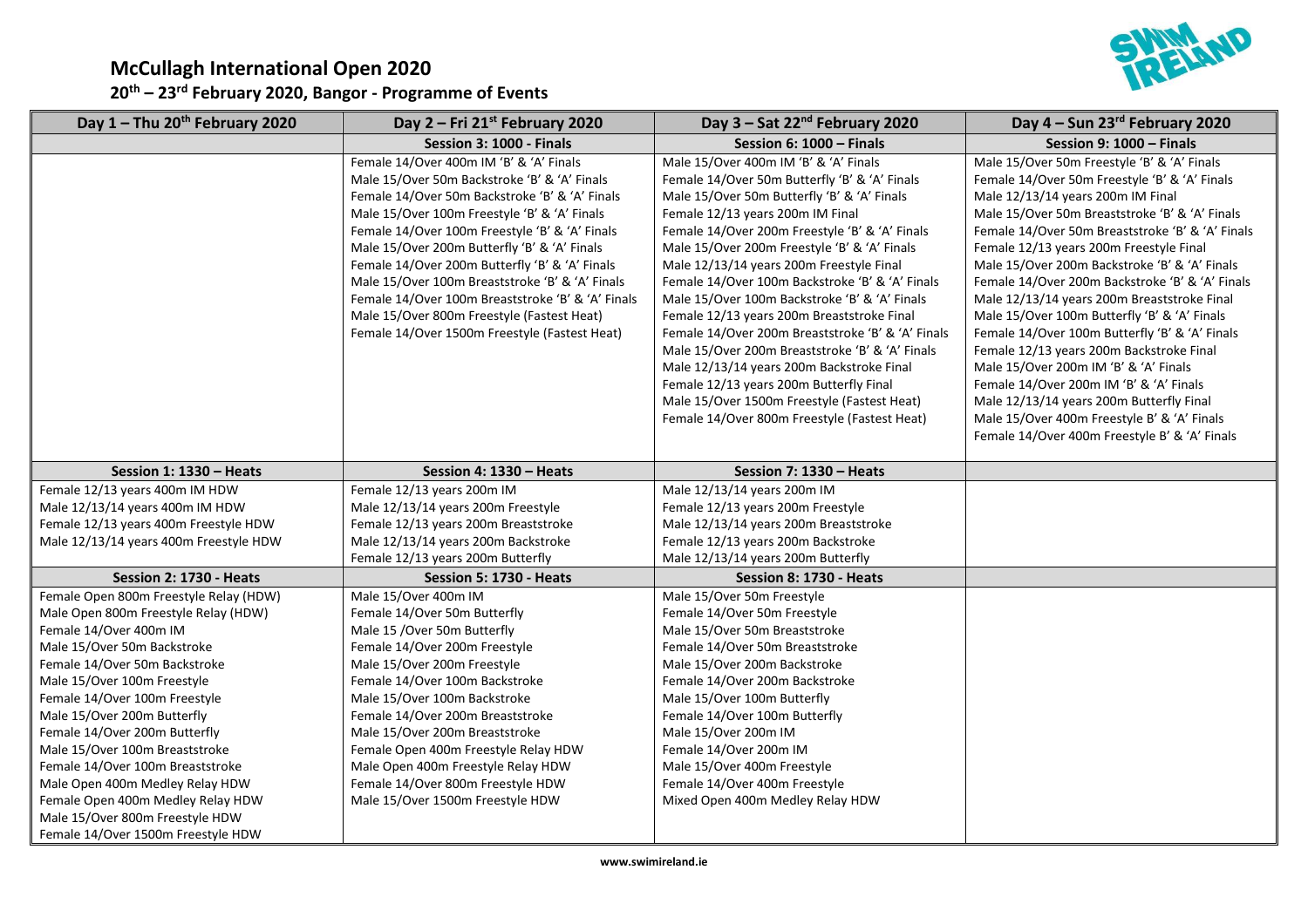**McCullagh International Open 2020 20th – 23rd February 2020, Bangor - Programme of Events**

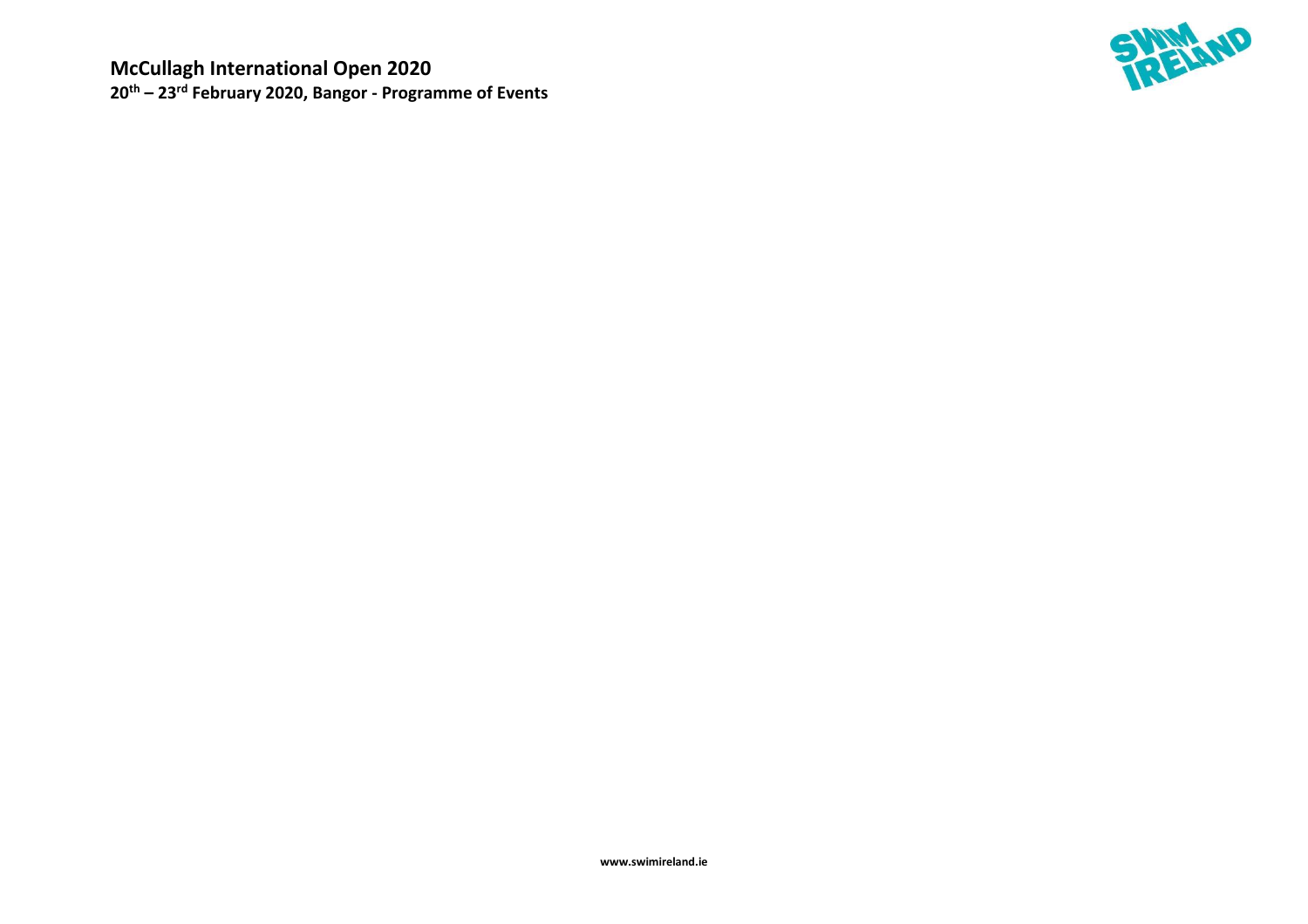

## **McCullagh International Meet 2020**

**Long Course Qualifying Times**

**(Achieved Long Course Only in the Period 1st May 2019 – 20th January 2020)**

| <b>MALE</b>      |                |                             | <b>FEMALE</b>         |                             |                |                  |
|------------------|----------------|-----------------------------|-----------------------|-----------------------------|----------------|------------------|
| <b>Age Group</b> | Youth          | <b>Senior</b>               | <b>EVENT</b>          | <b>Senior</b>               | Youth          | <b>Age Group</b> |
| Born 2006-2008   | Born 2002-2005 | <b>Born 2001 or Earlier</b> |                       | <b>Born 2002 or Earlier</b> | Born 2003-2006 | Born 2007-2008   |
|                  | 26.28          | 25.25                       | 50m Freestyle         | 28.10                       | 28.94          |                  |
|                  | 57.35          | 54.29                       | 100m Freestyle        | 1:00.57                     | 1:02.85        |                  |
| 2:17.88          | 2:06.28        | 2:01.21                     | 200m Freestyle        | 2:13.06                     | 2:17.50        | 2:30.07          |
| 4:49.19          | 4:30.47        | 4:23.97                     | 400m Freestyle        | 4:43.78                     | 4:49.44        | 5:21.76          |
|                  | 9:26.06        | 9:21.07                     | 800m Freestyle        | 9:49.28                     | 10:00.60       |                  |
|                  | 18:17.64       | 17:40.94                    | 1500m Freestyle       | 19:59.69                    | 20:24.77       |                  |
|                  | 31.15          | 29.79                       | <b>50m Backstroke</b> | 32.26                       | 33.85          |                  |
|                  | 1:06.23        | 1:04.17                     | 100m Backstroke       | 1:09.41                     | 1:11.86        |                  |
| 2:37.81          | 2:24.38        | 2:21.48                     | 200m Backstroke       | 2:30.41                     | 2:35.83        | 2:49.10          |
|                  | 34.36          | 32.25                       | 50m Breaststroke      | 36.44                       | 38.16          |                  |
|                  | 1:15.13        | 1:11.64                     | 100m Breaststroke     | 1:18.62                     | 1:22.23        |                  |
| 3:02.77          | 2:44.28        | 2:40.48                     | 200m Breaststroke     | 2:52.13                     | 2:57.51        | 3:15.47          |
|                  | 28.60          | 27.19                       | 50m Butterfly         | 30.45                       | 31.73          |                  |
|                  | 1:04.21        | 59.79                       | 100m Butterfly        | 1:07.86                     | 1:11.17        |                  |
| 3:00.12          | 2:27.86        | 2:17.36                     | 200m Butterfly        | 2:36.09                     | 2:42.08        | 3:13.49          |
| 2:38.10          | 2:24.27        | 2:19.96                     | 200 <sub>m</sub> IM   | 2:32.22                     | 2:36.53        | 2:51.38          |
| 5:35.32          | 5:14.65        | 5:03.35                     | 400m IM               | 5:25.33                     | 5:34.13        | 6:03.36          |